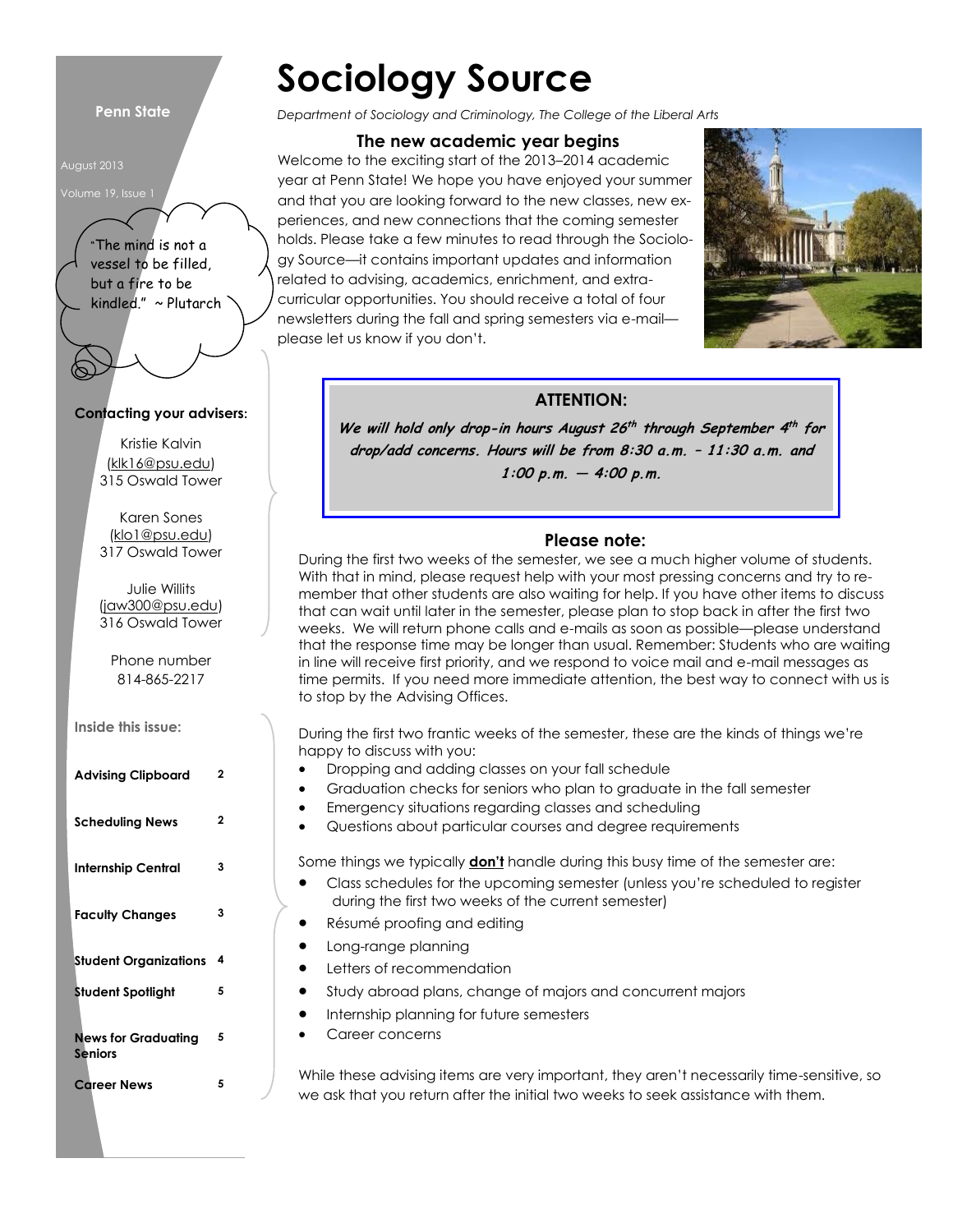

**Sociology Source Page 2**

# **Advising Clipboard: Scheduling Appointments**

You are able to schedule an appointment and see our calendars by visiting the following Web site: [www.la.psu.edu/advising-appt/](http://www.la.psu.edu/advising-appt/)

- Click on "Appointments"
- Register

Your username and password do not need to be the same as your Penn State account. Remember to write both down and keep them in a safe place for the next time you want to schedule an appointment.

Appointments are meant for issues that you know will take longer than 10 or 15 minutes. Examples of topics that could be covered in an appointment include:

- Change of major or concurrent major paperwork
- Long-range planning
- Study abroad plans
- Major/career exploration
- Class schedules for the upcoming semester
- Other topics that you want to discuss in detail and would like a designated time to do so

A few important points:

- Appointments are made in ½ hour blocks.
- If you are assigned a specific adviser, you must schedule an appointment with that adviser. You can see any adviser during drop-in advising hours.

# **FALL ADVISING HOURS**

# **(Beginning Sept. 6th):**

DROP-IN HOURS: MONDAY & WEDNESDAY: 1:00 PM - 4:00 PM FRIDAY: 9:00 AM -11:00 AM **ALL OTHER ADVISING BY APPOINTMENT ONLY**



# **Dropping/Adding**

If you are planning to re-arrange your schedule, please note that you can drop and add classes in several ways during the first few days of the semester:

- Adjust your schedule online at http://elion.psu.edu
- Complete a drop/add slip in the Advising Offices (315, 316, and 317 Oswald)
- Complete a drop/add slip in the Registrar's Office

**The following SOC courses 005 012 023 110 119 400W 428H 470**

## **Additional Notes:**

\*SOC 207 and SOC 470 **must** be completed with a "C" or better before a student is permitted to take SOC 400W. This is a **firm** departmental policy.

# **Scheduling News**

#### **Drop until September 4th at Midnight**

Drop classes from your schedule without

using your late drop credits

#### **Add until September 5th at 8 AM**

Add classes to your schedule without paying a late-add fee

#### **September 6th**

Marks the beginning of the late drop period.

A \$6.00 late fee is assessed EACH time you make changes to your schedule.

#### **September 6–November 15**

Dropping any course from your fall schedule involves using your late-drop credits.





WWW WWW P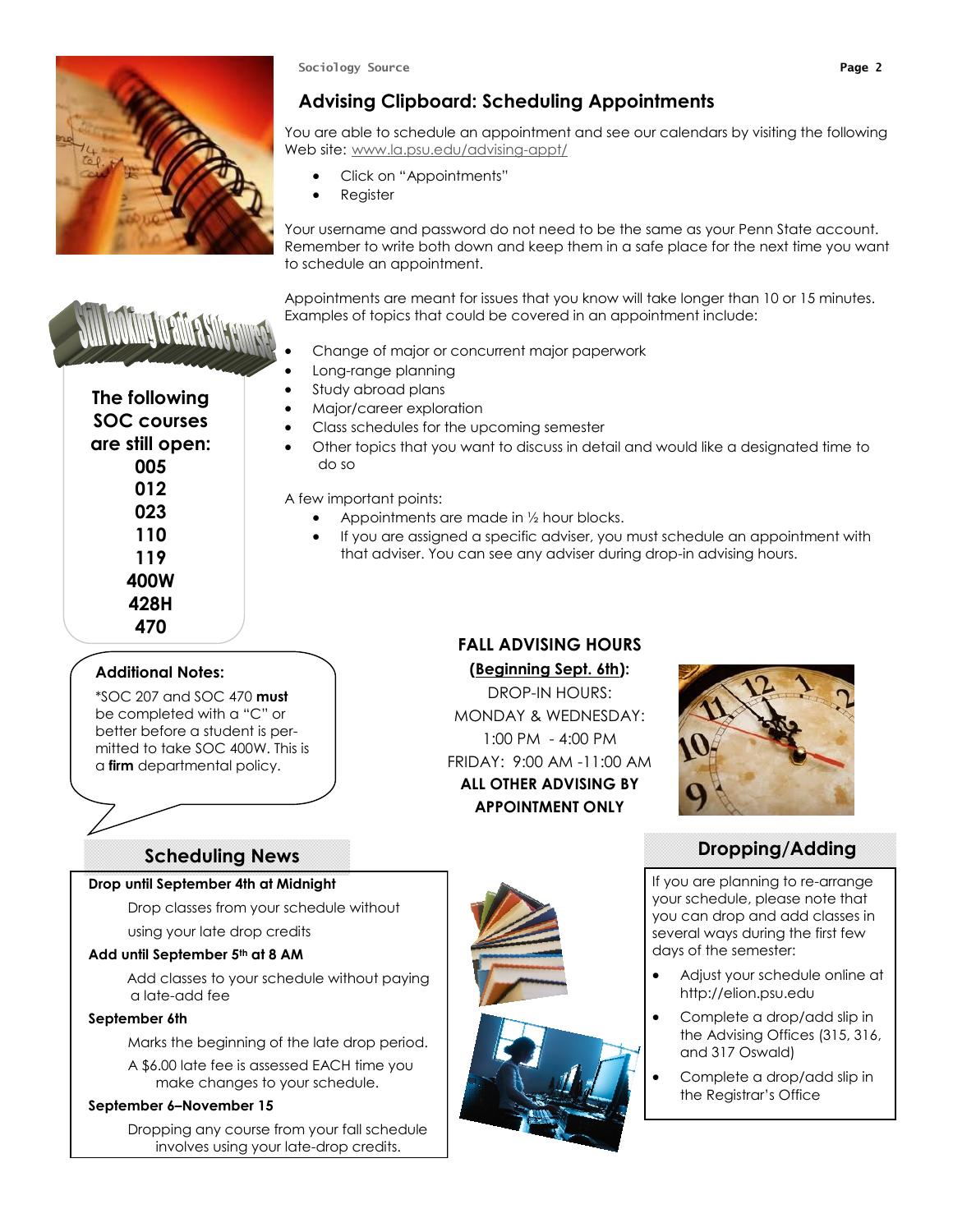**Volume 19, Issue 1 Page 3**

# **Internship Central**

#### **Spring Internship Information**

If you are considering a spring internship, the internship dates are planned for **January 13–May 2, 2014**. Following are key deadline dates:

- **September 23** Indicate your intent to complete an internship by this date and send an e-mail to [sociology@la.psu.edu](mailto:sociology@la.psu.edu) to let the SOC department know your plans.
- **October 25** Letters must be sent to three possible internship sites by this date. Send an e-mail to sociology@la.psu.edu with the names of the three sites.
- **November 22** Placements should be finalized by this date. Send an e-mail to Cynthia Meyers at [cab408@psu.edu](file:///S:/SOCY/Departmental/staff/NewsLetters/SOC%20Aug%2013%20-%20April%2014/cab408@psu.edu%20) with your internship site placement. At that point, you will receive instructions on how to proceed. We will also be in contact with your internship site regarding next steps and instructions about your internship duties/ activities. For more information about the internship process, take a look at this section of the depart mental Web site: [http://sociology.la.psu.edu/undergraduate/internships.](http://sociology.la.psu.edu/undergraduate/internships) Cynthia Meyers [\(cab408@psu.edu\)](file:///S:/SOCY/Departmental/staff/NewsLetters/SOC%20Aug%2013%20-%20April%2014/cab408@psu.edu) is the internship coordinator. Karen, Kristie, and Julie are available to discuss the internship process, how an internship fits into your academic plan, potential sites, and your questions about internships.

# **Faculty Changes**

We would like to welcome two new Sociology faculty members, **Dr. Corina Graif and Dr. Nancy Luke.** Dr. Graif received her Ph.D. from Harvard University. Her research interests include urban inequality, neighborhood effects and mobility, population health, crime and justice. Dr. Luke received her Ph.D. from the University of Pennsylvania. Her areas of interest are social demography, social and economic exchange, family and gender, sexual, reproductive and child health, migration and remittances, and Africa and South Asia. We are happy to have both of you with us and look forward to meeting you! In other faculty news, Dr. Eric Silver has stepped into the role of Associate Dean for Research, while Dr. Jeffrey Ulmer is transitioning into the Associate Department Head position. Dr. Ulmer will no longer be serving as the honors adviser for SOC students. Dr. Stacy Silver will now be serving as the SOC honors adviser. We thank Dr. Silver and Dr. Ulmer for their hard work and congratulate them on their new positions.



Wondering when to take the GRE? The GRE exam is offered via computer at various computer centers on a first-come, first-served basis. Since the GRE is now a computerbased exam, if you don't do well the first time, you can retake the exam within a month of your first exam. Visit the GRE Web site at www.ets.org/gre for more information or call 1-800-GRE-CALL to register.





Considering law school? The Division of Undergraduate Studies (DUS) in the process of hiring a new Pre-Law Coordinator who will be located in Grange Building. Stay tuned for information and updates on this, as it would be worth a visit to a group advising session or in person if you are interested in pursuing a career in law!

In the meantime, visit [http://dus.psu.edu/](http://dus.psu.edu/students/prelaw/) [students/prelaw/fo](http://dus.psu.edu/students/prelaw/)r Pre-Law information including LSAT prep courses, law school resources, and other upcoming events. Also check out [www.lsac.org](http://www.lsac.org) to get more information regarding law school.

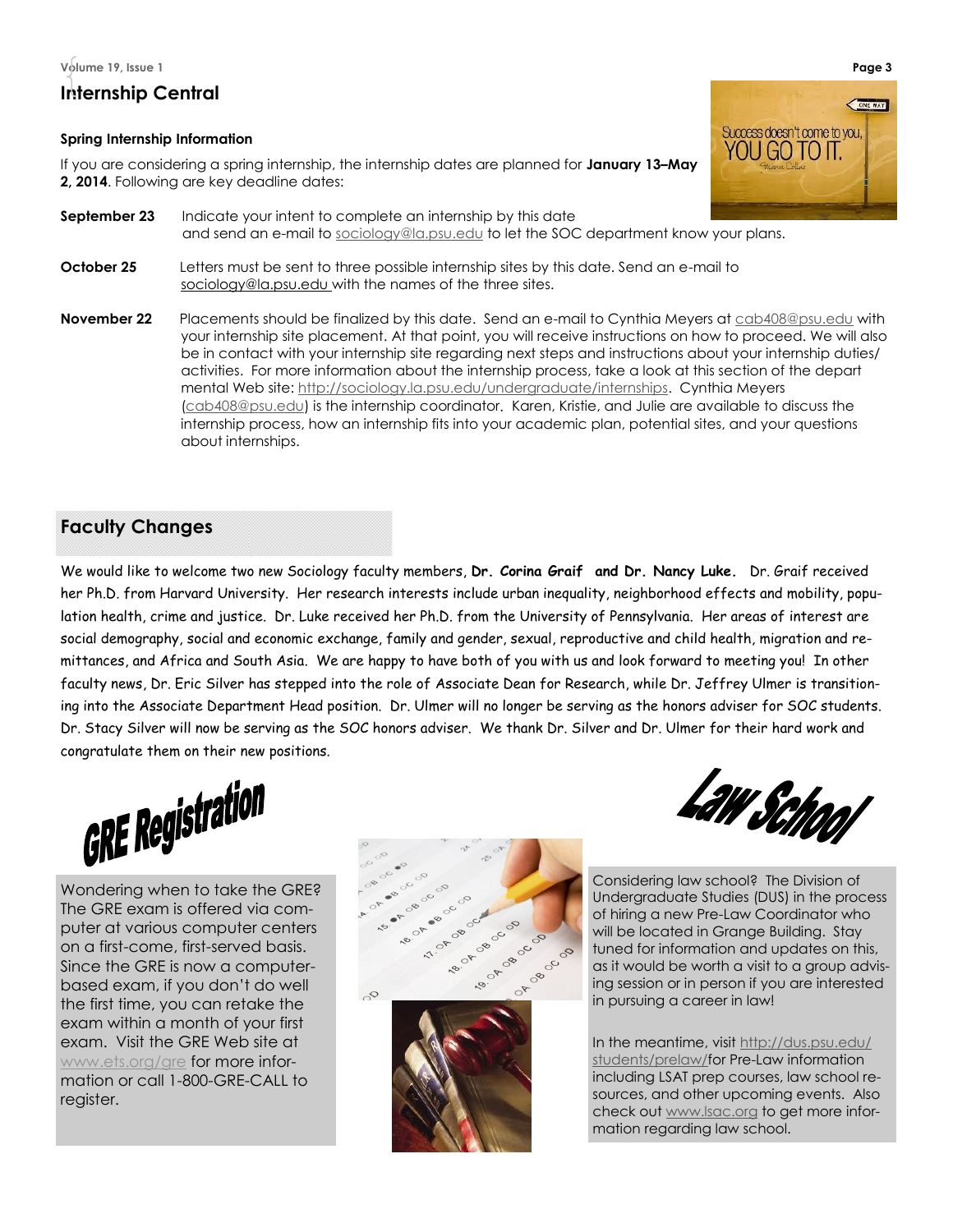

**Sociology Source Page 4**

#### **Get Involved!**

### **The Sociology Club**

The purpose of the Sociology Club is to better serve our students and the club focuses on perennial questions asked by sociology majors including:

- What can I do with a sociology degree when I graduate?
- How do I get into graduate school?
- What do graduate students think about graduate school?
- What can I do to make myself more marketable after graduation?
- Where can I find a forum to interact and make friends with other sociology students?

What kinds of volunteer and service activities will help me get a job and can the club provide them?

The club sponsors faculty-student mixers, reviews films, raises money for THON, and participates in a Careers in Sociology evening and a Graduate School night. If you would like more information, please contact **Dr. Stacy Silver** (sjr11@psu.edu), faculty adviser.

# **Alpha Kappa Delta**

Sociology majors and minors can strive for membership in the Penn State chapter of Alpha Kappa Delta, the international sociology honor society. To be eligible for membership, majors/minors must be a junior or senior with an overall grade point average of 3.00 as well as a 3.00 grade point average in the sociology major or minor. Qualified applicants must also have completed four sociology courses. Application forms for Alpha Kappa Delta are available outside of 315 Oswald Tower. For more information, please contact **Dr. Stacy Silver** (sir11@psu.edu), faculty adviser.

# **Faculty/Staff Fun Fact Did you know……?**

Cynthia Meyers is the new Undergraduate Studies Administrative Assistant in the Sociology and Criminology Department. Her roles include internship coordinator, drop/ adds, helping to maintain the department website and Facebook page, Sociology minor help, and graduation checks. She has been working at Penn State since 2009. Cynthia graduated from Penn State in 2006 with a degree in Human Development and Family Studies and spent 5 years working with children until taking this position. When not at work, she enjoys spending time with her husband and their dog. Cynthia enjoys running, riding bike, antique and thrift shopping, and reading.

Congratulations to all our students who made the Dean's List for spring 2013 semester.! Way to go.! We've posted the names of these students on the bulletin boards by the third floor elevators. We're proud of all of you.





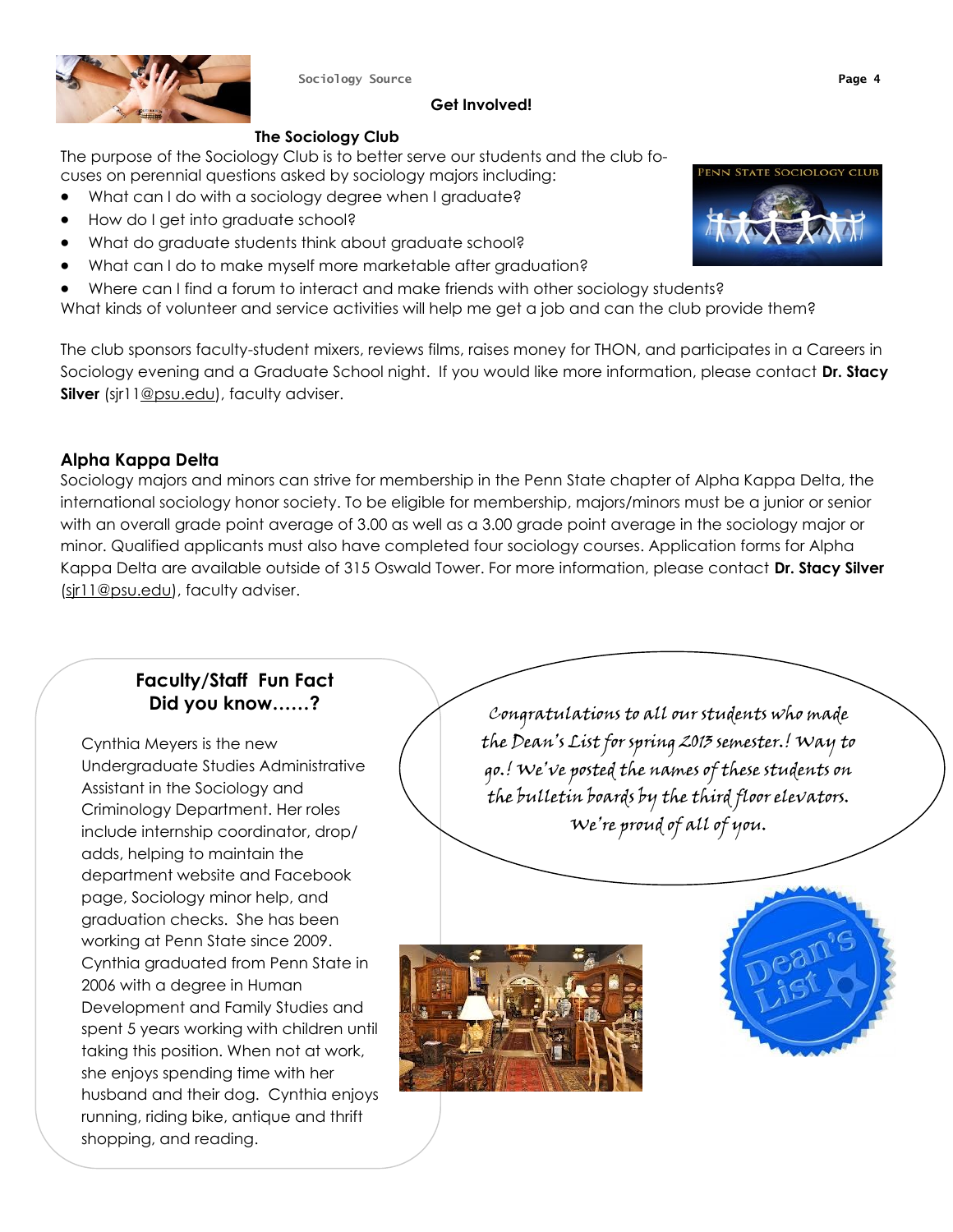# **Information for Graduating Seniors**

If you are planning to graduate in December, you will need to activate your intent to graduate by **September 9, 2013**. Activating your intent to graduate is easy, simply log on to eLion at www.elion.psu.edu and follow the listed steps. If you don't activate your intent, no one at the University will have any idea that you're planning to graduate—which means we won't review your degree audit, the Dean's Office won't certify you for graduation, and the Registrar's Office won't print a diploma for you. If you miss the deadline

date, please contact the Advising Offices at 865-2217 as soon as possible. Fall commencement will be held **Saturday, December 21, 2013** at 12:30 p.m. in the Bryce Jordan Center.

So, you've activated your intent to graduate, but what's the next step? What kinds of things should you be doing? After surveying graduating seniors from spring and summer 2013, we found the overarching words of advice were to **START EARLY** in terms of looking for post-graduation opportunities. Below are some helpful ways to start the process. However, the would encourage you to check out the "What Happens Post-PSU? Planning for Life After Penn State" handout that we advisers put together based on feedback from graduating seniors. Resources about student debt, budgeting, transitioning from student to professional life, job searching, and more are discussed. You can ask your adviser for a copy or check the CRIM/SOC website under the "Career and Professional Development" section.

#### Other Things You Can Do!

- Go to 111 Bank of America Career Services Building and pick up a Placement Manual.
- Attend the free seminars offered by Career Services that deal with interviewing, résumé writing, and searching the Web for job opportunities.
- Draft a résumé and either upload it for review using the Liberal Arts Career Enrichment Network Symplicity system (https:// la-psu-csm.symplicity.com/students/ ) or to a Career Services counselor for review. Feel free to ask Julie, Karen, or Kristie to review your résumé as well.
- Chat with alumni via LionLink (http://www.psualumcareer.com/career); this is a great networking resource.
- Participate in campus events with alumni.
- Make sure that everyone in your network of friends, relatives, and acquaintances knows that you are actively looking for a job.
- Consider ways to expand your network.
- Visit http://commencement.psu.edu/ for commencement ceremony details.

#### **CAREER NEWS**

The People to People Fair is an annual event held on campus geared towards the career interests of many of our students in sociology and many other majors. The event has been very well attended by both our employers and students and we hope you'll continue the trend. This Career Fair includes many employers representing service oriented careers, which we feel will meet the needs of our students! This year's People to People Fair will be held this spring at the Bryce Jordan Center. We will be sending more information to you as the date approaches. Stay Tuned!

#### **Student Spotlight: SOC STUDENT INTERNSHIPS!**

Sociology students are qualified to pursue numerous careers , particularly within human and social services. The opportunity to explore multiple career paths is wonderful because there is flexibility to really find a niche within the field. At the same time, it can sometimes be difficult to choose on one particular path. That is why completing an internship can be such a valuable experience for students. It can help validate student interests, provide a direction for the future, allows a chance to apply classroom knowledge in a professional setting, affords networking opportunities, and more. In order to illustrate the diverse internships in which Sociology majors are participating, we would like to highlight a few from summer and fall.

This summer, there were students completing internship programs in the Philadelphia District Attorney's office, Lancaster County Probation and Parole, and the Peacemaker Center, which provides counseling and social services to people in need. This fall, students are receiving credit for working in child advocacy and at the Community Help Centre. While all align with a SOC major's skill set, each internship experience is very different. We highly recommended that students pursue an internship! The fall career fair at the Bryce Jordan Center has a day specifically designed for students looking for internships on Wednesday, September 18th. You can begin to prepare for this by attending the "Marketing your Liberal Arts Degree" workshop on September 9th at 4:00 in 103 Bank of America Career Services Center. Happy internship hunting!